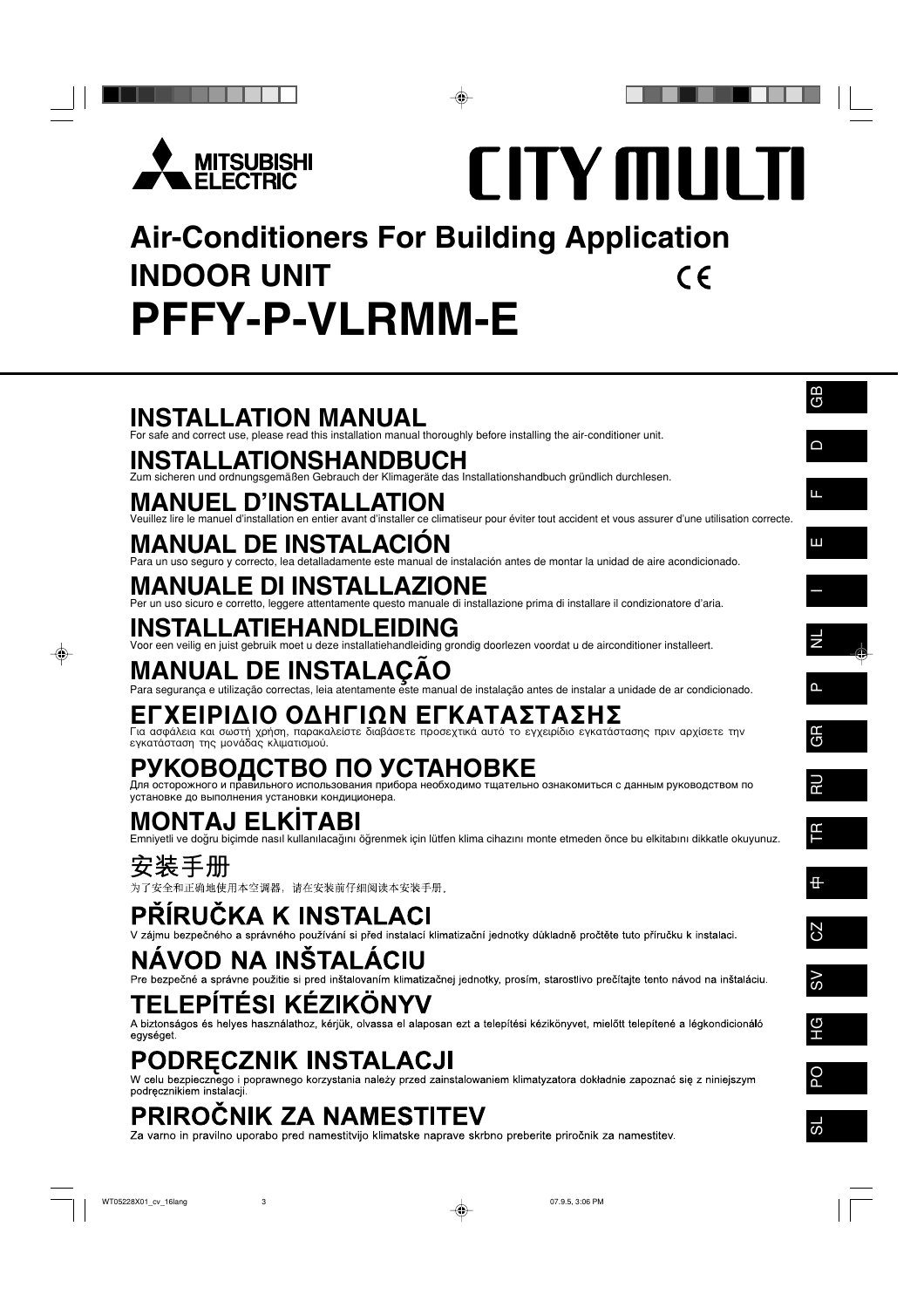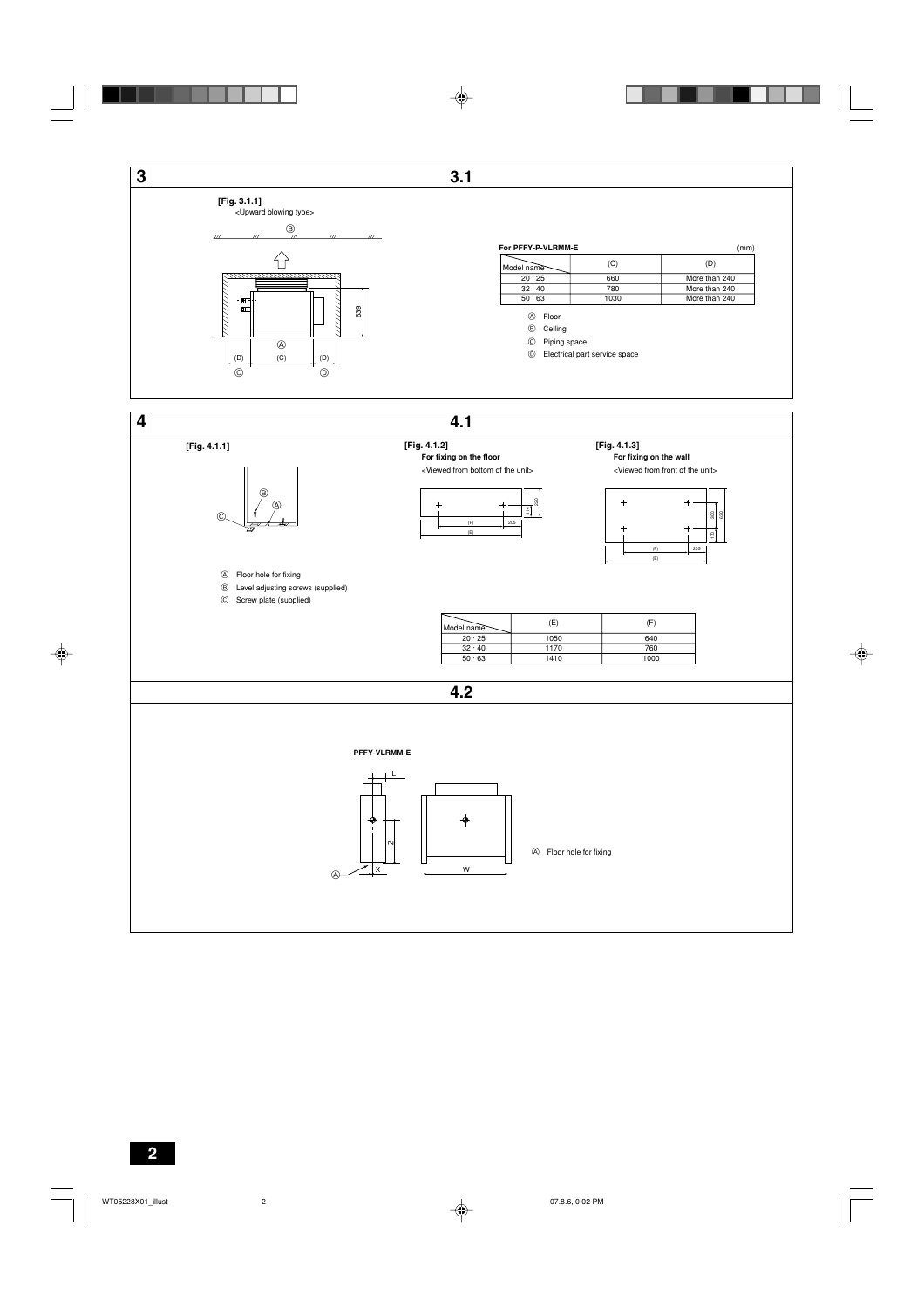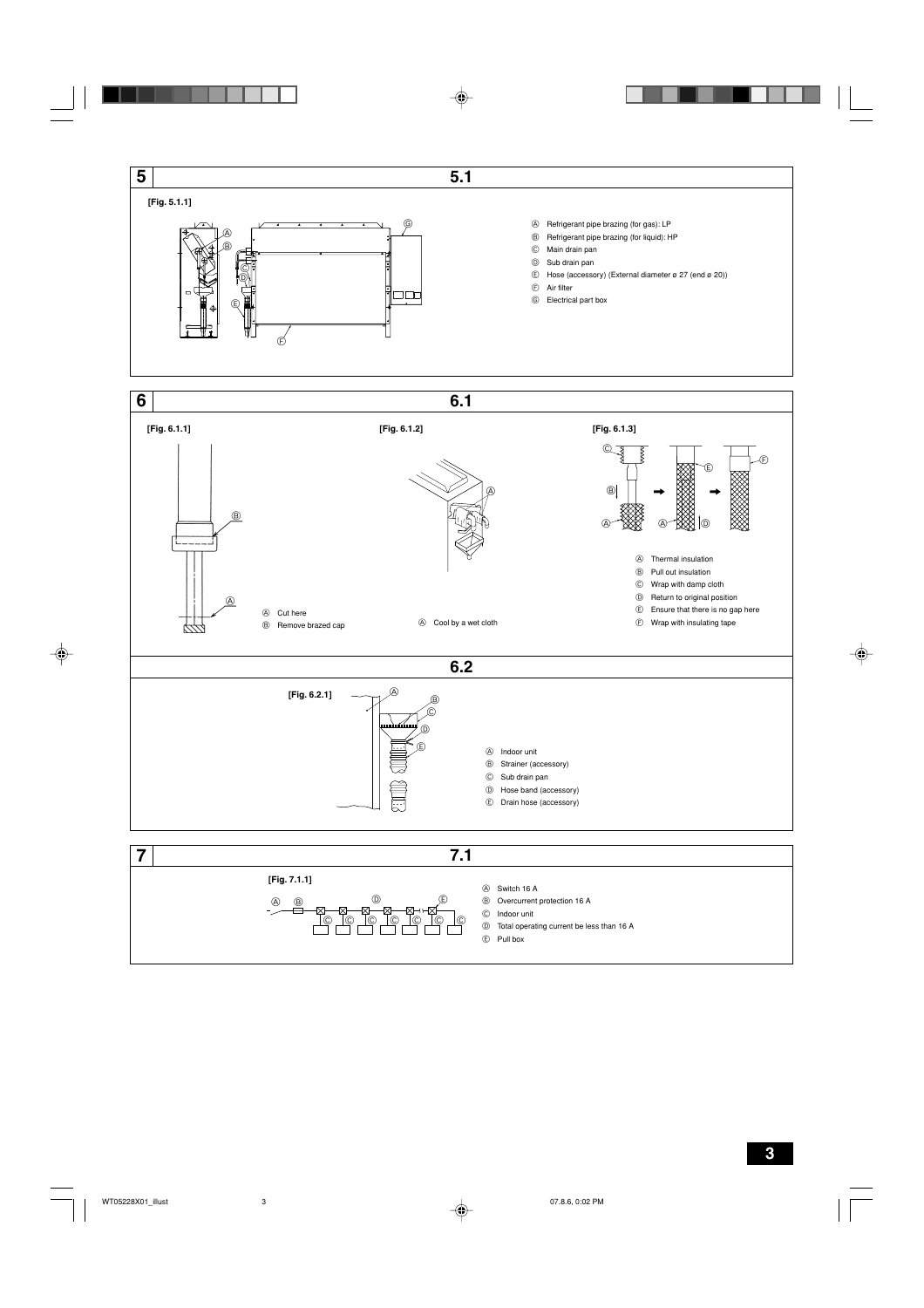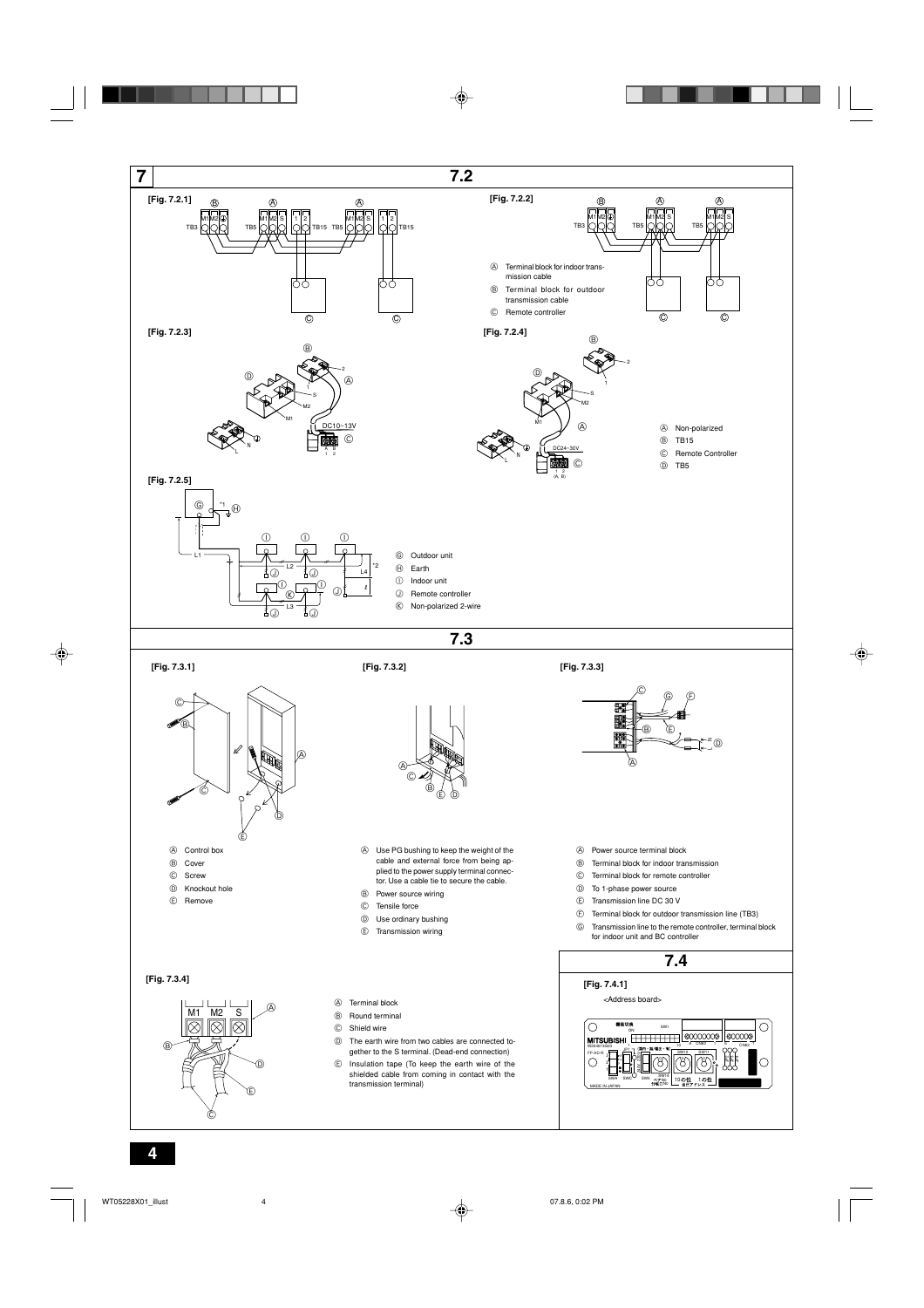# **Contents**

1. Safety precautions ...................................................................................... 5 ...<br>1.1. Before installation and electric work ................................ 1.2. Precautions for devices that use R410A refrigerant .................. 5 1.3. Before getting installed .............................................................. 6 1.4. Before getting installed (moved) - electrical work ...................... 6 1.5. Before starting the test run ........................................................ 6 2. Indoor unit accessories ............................................................................... 6 3. Selecting an installation site ....................................................................... 6 3.1. Securing installation and service space .................................... 7 3.2. Combining indoor units with outdoor units ................................ 7 4.Installing the unit ............................................................................................ 7 4.1. Assembling the unit ................................................................... 7 4.2. Center of gravity and product weight ......................................... 7

# **1. Safety precautions**

## **1.1. Before installation and electric work**

- **Before installing the unit, make sure you read all the "Safety" precautions".**
- The "Safety precautions" provide very important points re**garding safety. Make sure you follow them.**

## **Symbols used in the text**

## **Warning:**

**Describes precautions that should be observed to prevent danger of injury or death to the user.**

## **Caution:**

**Describes precautions that should be observed to prevent damage to the unit.**

## **Symbols used in the illustrations**

: Indicates an action that must be avoided.

- Q : Indicates that important instructions must be followed.
- : Indicates a part which must be grounded. O
- : Indicates that caution should be taken with rotating parts. (This symbol is ⚠ displayed on the main unit label.) < Color: yellow>
- : Beware of electric shock (This symbol is displayed on the main unit label.) <Color: yellow>

# **Warning:**

## **Carefully read the labels affixed to the main unit.**

### **Warning:**

- **Ask the dealer or an authorized technician to install the air conditioner.** - Improper installation by the user may result in water leakage, electric shock, or fire.
- **Install the air unit at a place that can withstand its weight.**
- Inadequate strength may cause the unit to fall down, resulting in injuries. **• Use the specified cables for wiring. Make the connections securely so that the outside force of the cable is not applied to the terminals.**
- Inadequate connection and fastening may generate heat and cause a fire. **• Prepare for typhoons and other strong winds and earthquakes and install the unit at the specified place.**
- Improper installation may cause the unit to topple and result in injury. **• Always use an air cleaner, humidifier, electric heater, and other accesso-**
- **ries specified by Mitsubishi Electric.** - Ask an authorized technician to install the accessories. Improper installation
	- by the user may result in water leakage, electric shock, or fire.
- **Never repair the unit. If the air conditioner must be repaired, consult the dealer.**

- If the unit is repaired improperly, water leakage, electric shock, or fire may result.

- **Do not touch the heat exchanger fins.**
- Improper handling may result in injury.
- **When handling this product, always wear protective equipment. EG: Gloves, full arm protection namely boiler suit, and safety glasses.** - Improper handling may result in injury.
- **If refrigerant gas leaks during installation work, ventilate the room.** - If the refrigerant gas comes into contact with a flame, poisonous gases will be released.
- **Install the air conditioner according to this Installation Manual.** - If the unit is installed improperly, water leakage, electric shock, or fire may result.

| 7.2. Connecting remote controller, indoor and outdoor transmission                                   |  |
|------------------------------------------------------------------------------------------------------|--|
|                                                                                                      |  |
|                                                                                                      |  |
|                                                                                                      |  |
|                                                                                                      |  |
| 7.6. Sensing room temperature with the built-in sensor in a remote                                   |  |
| controller to the controller to the controller to the controller to the controller to the controller |  |

- **Have all electric work done by a licensed electrician according to "Electric Facility Engineering Standard" and "Interior Wire Regulations"and the instructions given in this manual and always use a special circuit.**
- If the power source capacity is inadequate or electric work is performed improperly, electric shock and fire may result.
- **Keep the electric parts away from water (washing water etc.).** - It might result in electric shock, catching fire or smoke.
- **Securely install the outdoor unit terminal cover (panel).**
- If the terminal cover (panel) is not installed properly, dust or water may enter the outdoor unit and fire or electric shock may result.
- **When installing and moving the air conditioner to another site, do not charge the it with a refrigerant different from the refrigerant specified on the unit.**
	- If a different refrigerant or air is mixed with the original refrigerant, the refrigerant cycle may malfunction and the unit may be damaged.
- **If the air conditioner is installed in a small room, measures must be taken to prevent the refrigerant concentration from exceeding the safety limit even if the refrigerant should leak.**
	- Consult the dealer regarding the appropriate measures to prevent the safety limit from being exceeded. Should the refrigerant leak and cause the safety limit to be exceeded, hazards due to lack of oxygen in the room could result.
- **When moving and reinstalling the air conditioner, consult the dealer or an authorized technician.**

If the air conditioner is installed improperly, water leakage, electric shock, or fire may result.

- **After completing installation work, make sure that refrigerant gas is not leaking.**
	- If the refrigerant gas leaks and is exposed to a fan heater, stove, oven, or other heat source, it may generate noxious gases.
- **Do not reconstruct or change the settings of the protection devices.**
	- If the pressure switch, thermal switch, or other protection device is shorted and operated forcibly, or parts other than those specified by Mitsubishi Electric are used, fire or explosion may result.
- **To dispose of this product, consult your dealer.**
- **Do not use a leak detection additive.**

## **1.2. Precautions for devices that use R410A refrigerant**

## **Caution:**

#### **• Do not use the existing refrigerant piping.**

- The old refrigerant and refrigerator oil in the existing piping contains a large amount of chlorine which may cause the refrigerator oil of the new unit to deteriorate.
- **Use refrigerant piping made of C1220 (Cu-DHP) phosphorus deoxidized copper as specified in the JIS H3300 "Copper and copper alloy seamless pipes and tubes". In addition, be sure that the inner and outer surfaces of the pipes are clean and free of hazardous sulphur, oxides, dust/dirt, shaving particles, oils, moisture, or any other contaminant.**
	- Contaminants on the inside of the refrigerant piping may cause the refrigerant residual oil to deteriorate.
- **Store the piping to be used during installation indoors and keep both ends of the piping sealed until just before brazing. (Store elbows and other joints in a plastic bag.)**
	- If dust, dirt, or water enters the refrigerant cycle, deterioration of the oil and compressor trouble may result.
- **Use liquid refrigerant to fill the system.**
	- If gas refrigerant is used to seal the system, the composition of the refrigerant in the cylinder will change and performance may drop.
	- **Do not use a refrigerant other than R410A.**
	- If another refrigerant (R22, etc.) is used, the chlorine in the refrigerant may cause the refrigerator oil to deteriorate.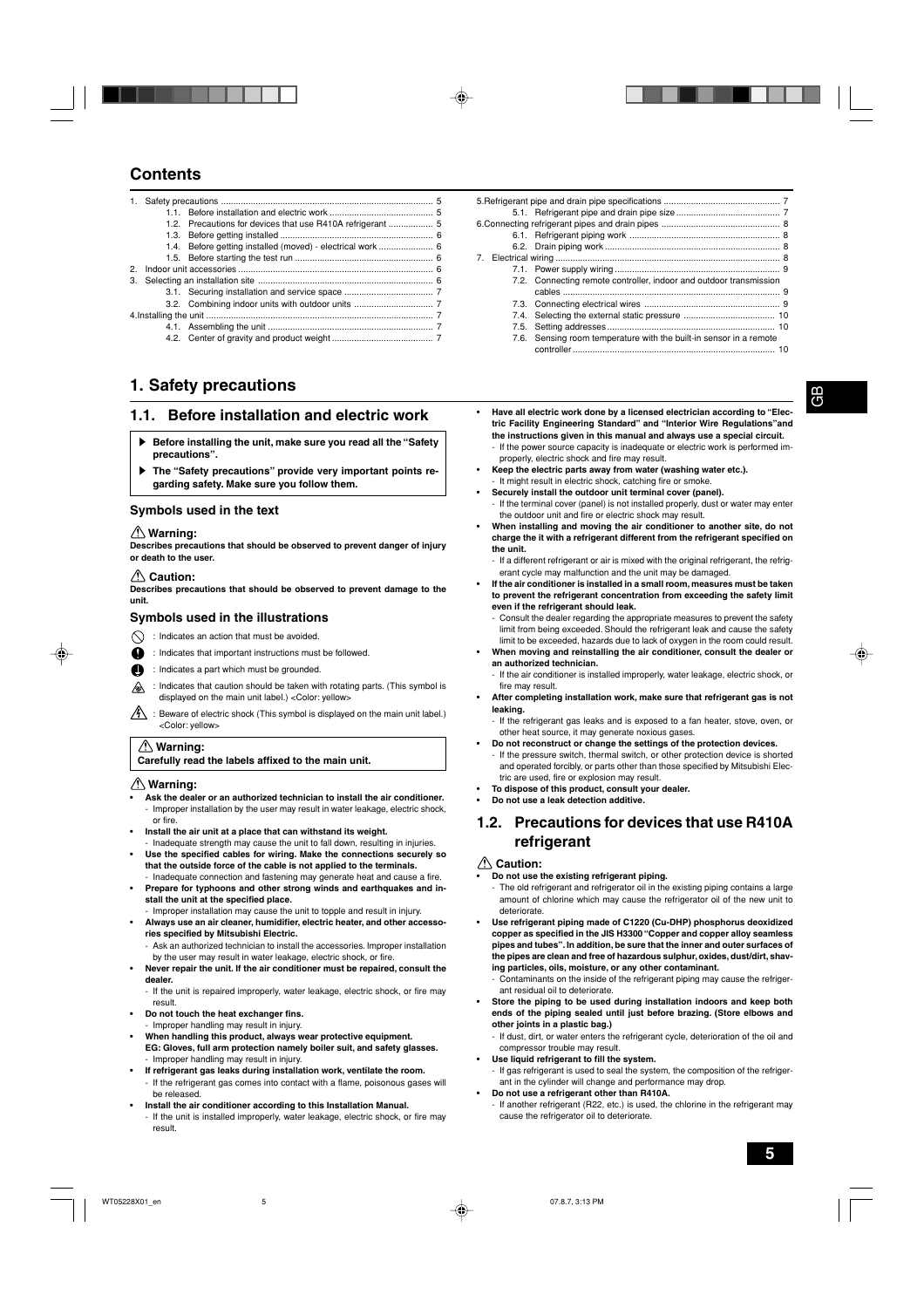- **Use a vacuum pump with a reverse flow check valve.**
	- The vacuum pump oil may flow back into the refrigerant cycle and cause the refrigerator oil to deteriorate.
- **Do not use the following tools that are used with conventional refrigerants.**

**(Gauge manifold, charge hose, gas leak detector, reverse flow check valve, refrigerant charge base, vacuum gauge, refrigerant recovery equipment)**

- If the conventional refrigerant and refrigerator oil are mixed in the R410A, the refrigerant may deteriorated.
- If water is mixed in the R410A, the refrigerator oil may deteriorate.
- Since R410A does not contain any chlorine, gas leak detectors for conven-
- tional refrigerants will not react to it.
- **Do not use a charging cylinder.**
- Using a charging cylinder may cause the refrigerant to deteriorate. **• Be especially careful when managing the tools.**
	- If dust, dirt, or water gets in the refrigerant cycle, the refrigerant may deteriorate.

# **1.3. Before getting installed**

## **Caution:**

GB

- **Do not install the unit where combustible gas may leak.**
- If the gas leaks and accumulates around the unit, an explosion may result. **• Do not use the air conditioner where food, pets, plants, precision instruments, or artwork are kept.**

The quality of the food, etc. may deteriorate.

- **Do not use the air conditioner in special environments.**
- Oil, steam, sulfuric smoke, etc. can significantly reduce the performance of the air conditioner or damage its parts.
- **When installing the unit in a hospital, communication station, or similar place, provide sufficient protection against noise.**
	- The inverter equipment, private power generator, high-frequency medical equipment, or radio communication equipment may cause the air conditioner to operate erroneously, or fail to operate. On the other hand, the air conditioner may affect such equipment by creating noise that disturbs medical treatment or image broadcasting.
- **Do not install the unit on a structure that may cause leakage.**
- When the room humidity exceeds 80 % or when the drain pipe is clogged, condensation may drip from the indoor unit. Perform collective drainage work together with the outdoor unit, as required.
- **The indoor models should be installed the ceiling over than 2.5 m from floor.**

# **1.4. Before getting installed (moved) - electrical work**

## **Caution:**

- **Ground the unit.**
- Do not connect the ground wire to gas or water pipes, lightning rods, or telephone ground lines. Improper grounding may result in electric shock.
- **Install the power cable so that tension is not applied to the cable.** Tension may cause the cable to break and generate heat and cause a fire.

# **2. Indoor unit accessories**

The unit is provided with the following accessories:

| Part No. | Accessories           | Qtv | Place to set             |
|----------|-----------------------|-----|--------------------------|
|          | Screw plate           |     |                          |
| 2        | Level adjusting screw |     |                          |
| 3        | Strainer              |     | Set inside the packaging |
|          | Drain hose            |     | material                 |
|          | Hose band             |     |                          |

# **3. Selecting an installation site**

- Select a location so that air can be blown into all corners of the room.
- Avoid locations exposed to outside air.
- Select a location free of obstructions to the airflow in and out of the unit.
- Avoid locations exposed to steam or oil vapour.
- Avoid locations where combustible gas may leak, settle or be generated.
- Avoid installation near machines emitting high-frequency waves (high-frequency welders, etc.).
- Avoid locations where the airflow is directed at a fire alarm sensor. (Hot air could trigger the alarm during the heating operation.)
- Avoid places where acidic solutions are frequently handled.
- Avoid places where sulphur-based or other sprays are frequently used.
- **Install an leak circuit breaker, as required.**
- If an leak circuit breaker is not installed, electric shock may result. **• Use power line cables of sufficient current carrying capacity and rating.** Cables that are too small may leak, generate heat, and cause a fire.
- **Use only a circuit breaker and fuse of the specified capacity.**
- A fuse or circuit breaker of a larger capacity or a steel or copper wire may result in a general unit failure or fire.
- **Do not wash the air conditioner units.**
- Washing them may cause an electric shock.
- **Be careful that the installation base is not damaged by long use.**
- If the damage is left uncorrected, the unit may fall and cause personal injury or property damage.
- **Install the drain piping according to this Installation Manual to ensure proper drainage. Wrap thermal insulation around the pipes to prevent condensation.**

- Improper drain piping may cause water leakage and damage to furniture and other possessions.

- **Be very careful about product transportation.**
	- Only one person should not carry the product if it weighs more than 20 kg. - Some products use PP bands for packaging. Do not use any PP bands for a means of transportation. It is dangerous.
	- Do not touch the heat exchanger fins. Doing so may cut your fingers.
	- When transporting the outdoor unit, suspend it at the specified positions on the unit base. Also support the outdoor unit at four points so that it cannot slip sideways.

#### **• Safely dispose of the packing materials.**

- Packing materials, such as nails and other metal or wooden parts, may cause stabs or other injuries.
- Tear apart and throw away plastic packaging bags so that children will not play with them. If children play with a plastic bag which was not torn apart, they face the risk of suffocation.

# **1.5. Before starting the test run**

### **Caution:**

- **Turn on the power at least 12 hours before starting operation.**
- Starting operation immediately after turning on the main power switch can result in severe damage to internal parts. Keep the power switch turned on during the operational season.
- **Do not touch the switches with wet fingers.**
- Touching a switch with wet fingers can cause electric shock.
- **Do not touch the refrigerant pipes during and immediately after operation.**
	- During and immediately after operation, the refrigerant pipes are may be hot and may be cold, depending on the condition of the refrigerant flowing through the refrigerant piping, compressor, and other refrigerant cycle parts. Your hands may suffer burns or frostbite if you touch the refrigerant pipes.
- **Do not operate the air conditioner with the panels and guards removed.** Rotating, hot, or high-voltage parts can cause injuries.
- **Do not turn off the power immediately after stopping operation.** - Always wait at least five minutes before turning off the power. Otherwise, water leakage and trouble may occur.

If the unit is run for long hours at high temperature/high humidity (due point above 23 °C), due condensation may be produced in the indoor unit. When operating the units in this condition, add insulation material (10-20 mm) to the entire surface of the indoor unit to avoid due condensation.

### **Warning:**

**Ensure that the unit is installed in a place strong enough to sustain its weight. If there is a lack of strength, it may cause the unit to fall down, resulting in an injury.**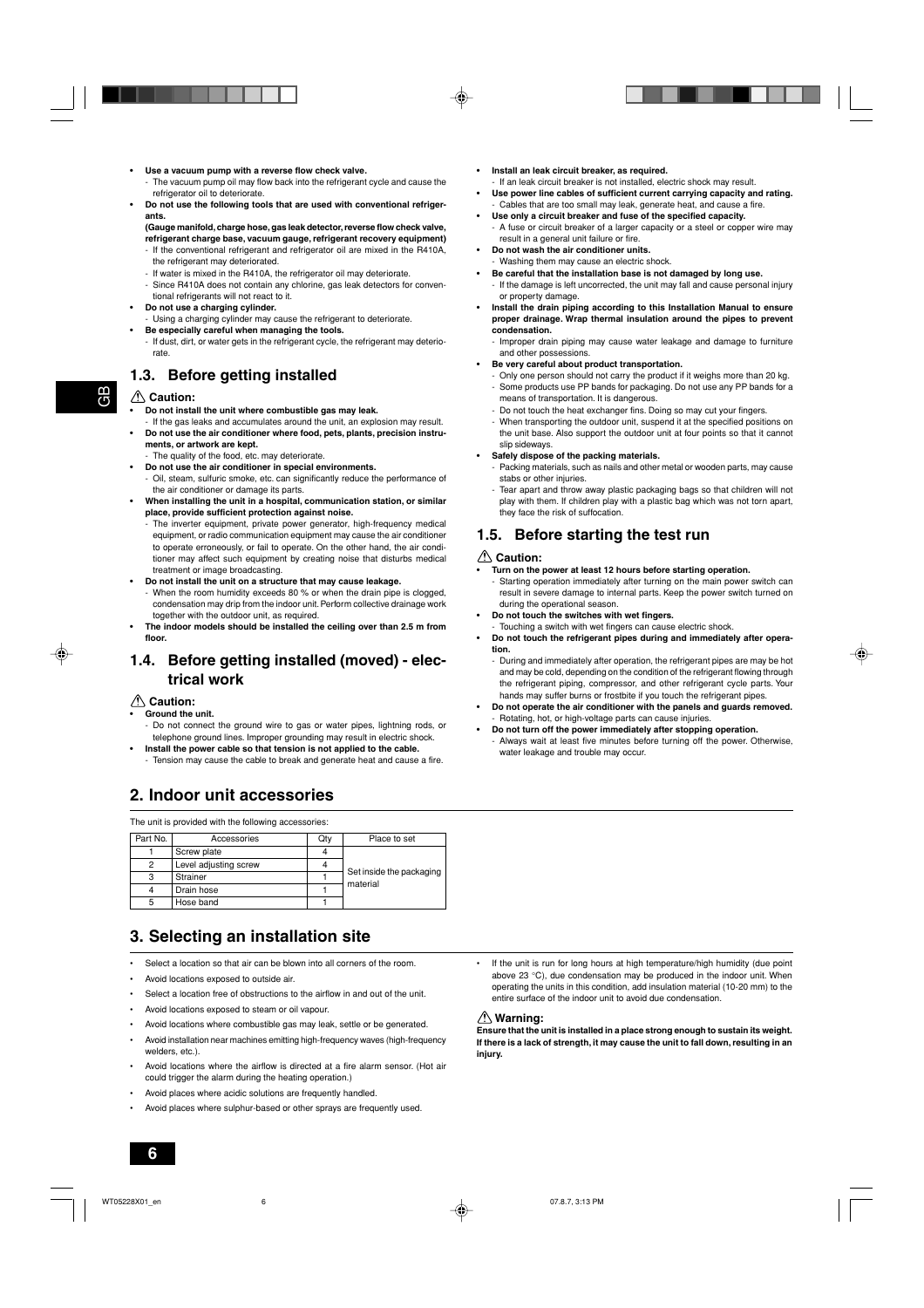# **3.1. Securing installation and service space**

### **For PFFY-P-VLRMM-E** (mm)

| Model name    | C)   |               |
|---------------|------|---------------|
| $20 \cdot 25$ | 660  | More than 240 |
| $32 \cdot 40$ | 780  | More than 240 |
| 50.63         | 1030 | More than 240 |

#### **[Fig. 3.1.1] (P.2)**

|   | <upward blowing="" type=""></upward> |           |
|---|--------------------------------------|-----------|
|   | (A) Floor                            | ® Ceiling |
| ⋒ | Distant conce                        | Electric  |

# Piping space **D** Electrical part service space

# **4. Installing the unit**

## **4.1. Assembling the unit**

1 Install the unit frame in parallel with the floor securely when installing. If the floor is not flat, be sure to use the supplied level adjusting screws to maintain the unit body at level.

**[Fig. 4.1.1] (P.2)**

- A Floor hole for fixing
- B Level adjusting screws (supplied)
- C Screw plate (supplied)

#### **Note:**

#### **There are two level adjusting screws on both sides each, a total of four.**

There are the following two methods of fixing the unit for purposes of preventing the unit from falling down. Where fixing is necessary, screw the unit at the specified position given below.

**For fixing on the floor [Fig. 4.1.2] (P.2)**

<Viewed from bottom of the unit>

**For fixing on the wall**

# **[Fig. 4.1.3] (P.2)**

<Viewed from front of the unit>

| Model name    |      |      |
|---------------|------|------|
| $20 \cdot 25$ | 1050 | 640  |
| $32 \cdot 40$ | 1170 | 760  |
| $50 \cdot 63$ | 1410 | 1000 |

#### **Note:**

**When fixing on the wall, fix the unit with the electrical parts removed from the unit.**

# **5. Refrigerant pipe and drain pipe specifications**

To avoid dew drops, provide sufficient antisweating and insulating work to the refrigerant and drain pipes.

When using commercially available refrigerant pipes, be sure to wind commercially available insulating material (with a heat-resisting temperature of more than 100°C and thickness given below) onto both liquid and gas pipes.

Be also sure to wind commercially available insulating material (with a form polyethylene's specific gravity of 0.03 and thickness given below) onto all pipes which pass through rooms.

1 Select the thickness of insulating material by pipe size.

| Pipe size          | Insulating material's thickness |
|--------------------|---------------------------------|
| 6.4 mm to 25.4 mm  | More than 10 mm                 |
| 28.6 mm to 38.1 mm | More than 15 mm                 |

2 If the unit is used on the highest story of a building and under conditions of high temperature and humidity, it is necessary to use pipe size and insulating material's thickness more than those given in the table above.

3 If there are customer's specifications, simply follow them.

## **3.2. Combining indoor units with outdoor units**

For combining indoor units with outdoor units, refer to the outdoor unit installation manual.

## **4.2. Center of gravity and product weight**

**[Fig. 4.2.1] (P.2)**

A Floor hole for fixing

| For PFFY-P-VLRMM-E |      |     |    |     |                     |
|--------------------|------|-----|----|-----|---------------------|
| Model name         | w    |     | x  | Z   | Product Weight (kg) |
| PFFY-P20VLRMM-E    | 640  | 100 | 17 | 335 | 18.5                |
| PFFY-P25VLRMM-E    | 640  | 100 | 17 | 335 | 18.5                |
| PFFY-P32VLRMM-E    | 760  | 100 | 17 | 335 | 20                  |
| PFFY-P40VLRMM-E    | 760  | 100 | 17 | 335 | 21                  |
| PFFY-P50VLRMM-E    | 1000 | 100 | 17 | 335 | 25                  |
| PFFY-P63VLRMM-E    | 1000 | 100 | 17 | 335 | 27                  |

## **5.1. Refrigerant pipe and drain pipe size**

A Refrigerant pipe sizes

| Model name      | Liquid pipe | Gas pipe      |
|-----------------|-------------|---------------|
| P20/25/32/40/50 | ø 6.35      | $\alpha$ 12.7 |
| P63             | 0.9.52      | ø 15.88       |

**[Fig. 5.1.1] (P.3)**

- A Refrigerant pipe brazing (for gas): LP
- B Refrigerant pipe brazing (for liquid): HP
- $\circledcirc$  Main drain pan  $\circledcirc$  Sub drain pan
- E Hose (accessory) (External diameter ø 27 (end ø 20))
- F Air filter G Electrical part box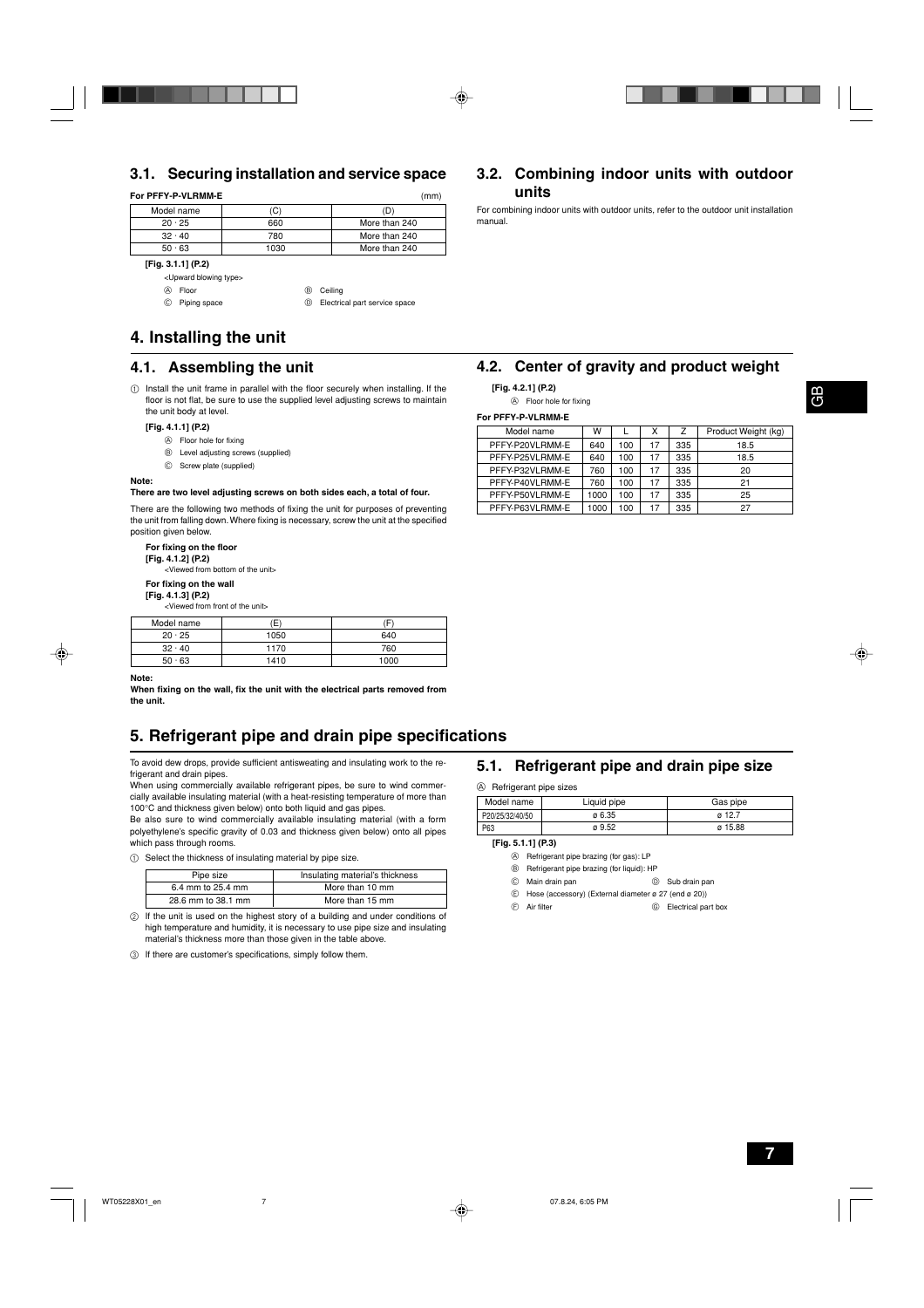# **6. Connecting refrigerant pipes and drain pipes**

## **6.1. Refrigerant piping work**

This piping work must be done in accordance with the installation manuals for both outdoor unit and BC controller (simultaneous cooling and heating series R2).

- Series R2 is designed to operate in a system that the refrigerant pipe from an outdoor unit is received by BC controller and branches at the BC controller to connect between indoor units.
- For constraints on pipe length and allowable difference of elevation, refer to the outdoor unit manual.
- The method of pipe connection is brazing connection.

### *A* Caution:

- **Install the refrigerant piping for the indoor unit in accordance with the following.**
- 1. Cut the tip of the indoor unit piping, remove the gas, and then remove the brazed cap.

## **[Fig. 6.1.1] (P.3)**

- A Cut here
	- B Remove brazed cap
- 2. Pull out the thermal insulation on the site refrigerant piping, braze the unit piping, and replace the insulation in its original position. Wrap the piping with insulating tape.

#### **Note:**

**• When blazing the refrigerant pipes, be sure to blaze, after covering a wet cloth to the pipes of the units in order to prevent it from burning and shrinking by heat.**

**[Fig. 6.1.2] (P.3)**

A Cool by a wet cloth

**• Pay strict attention when wrapping the copper piping since wrapping the piping may cause condensation instead of preventing it.**

**[Fig. 6.1.3] (P.3)**

- (A) Thermal insulation (B) Pull out insulation
- C Wrap with damp cloth  $\circledR$  Return to original position
- $\circledR$  Ensure that there is no gap here  $\circledR$  Wrap with insulating tape

## **Cautions On Refrigerant Piping**

- Be sure to use non-oxidative brazing for brazing to ensure that no for**eign matter or moisture enter into the pipe.**
- Be sure to apply refrigerating machine oil over the flare connection seat**ing surface and tighten the connection using a double spanner.**
- Provide a metal brace to support the refrigerant pipe so that no load is **imparted to the indoor unit end pipe. This metal brace should be provided 50 cm away from the indoor unit's flare connection.**

# **7. Electrical wiring**

## **Precautions on electrical wiring**

### **Warning:**

**Electrical work should be done by qualified electrical engineers in accordance with "Engineering Standards For Electrical Installation" and supplied installation manuals. Special circuits should also be used. If the power circuit lacks capacity or has an installation failure, it may cause a risk of electric shock or fire.**

- 1. Be sure to take power from the special branch circuit.
- 2. Be sure to install an earth leakage breaker to the power.
- 3. Install the unit to prevent that any of the control circuit cables (remote controller, transmission cables) is brought in direct contact with the power cable outside the unit.
- 4. Ensure that there is no slack on all wire connections.
- 5. Some cables (power, remote controller, transmission cables) above the ceiling may be bitten by mouses. Use as many metal pipes as possible to insert the cables into them for protection.

### **Warning:**

**When installing and moving the unit, do not charge it with refrigerant other than the refrigerant specified on the unit.**

- Mixing of a different refrigerant, air, etc. may cause the refrigerant cycle to malfunction and result in severe damage.

### **Caution:**

- **Use refrigerant piping made of C1220 (Cu-DHP) phosphorus deoxidized copper as specified in the JIS H3300 "Copper and copper alloy seamless pipes and tubes". In addition, be sure that the inner and outer surfaces of the pipes are clean and free of hazardous sulphur, oxides, dust/dirt, shaving particles, oils, moisture, or any other contaminant.**
- **Never use existing refrigerant piping.**
- The large amount of chlorine in conventional refrigerant and refrigerator oil in the existing piping will cause the new refrigerant to deteriorate.
- **Store the piping to be used during installation indoors and keep both ends of the piping sealed until just before brazing.**
	- If dust, dirt, or water gets into the refrigerant cycle, the oil will deteriorate and the compressor may fail.
- **The refrigerant used in the unit is highly hygroscopic and mixes with water and will degrade the refrigerator oil.**

## **6.2. Drain piping work**

- 1. Ensure that the drain piping is downward (pitch of more than 1/100) to the outdoor (discharge) side. Do not provide any trap or irregularity on the way.
- 2. Ensure that any cross-wise drain piping is less than 20 m (excluding the difference of elevation). If the drain piping is long, provide metal braces to prevent it from waving. Never provide any air vent pipe. Otherwise drain may be ejected.
- 3. Put the supplied strainer at the bottom of the sub drain pan on the side of the body frame, and connect the supplied drain hose to the end connection. Tighten this end connection using the supplied hose hand.
- 4. Use a VP30 pipe or equivalent for collecting pipe if it is needed, and pipe it giving a downward pitch of more than 1/100.
- 5. Provide sufficient insulation just as for refrigerant piping.

#### **[Fig. 6.2.1] (P.3)**

- A Indoor unit B Strainer (accessory)
- C Sub drain pan  $\circledcirc$  Hose band (accessory)
- E Drain hose (accessory)

#### *A* Caution:

**Pipe the drain piping to ensure that it discharges drain, and insulate it to prevent dew condensation. A failure to the piping work may cause water leakage and so wet your property.**

- 6. Never connect the power cable to leads for the transmission cables. Otherwise the cables would be broken.
- 7. Be sure to connect control cables to the indoor unit, remote controller, and the outdoor unit.
- 8. Put the unit to the ground on the outdoor unit side.
- 9. Select control cables from the conditions given in page **9**.

#### **∠<sup>***L***</sup> Caution:**

**Be sure to put the unit to the ground on the outdoor unit side. Do not connect the earth cable to any gas pipe, water pipe, lightening rod, or telephone earth cable. Incomplete grounding may cause a risk of electric shock.**

### **Types of control cables**

- **1. Wiring transmission cables**
- Types of transmission cables
- Design wiring in accordance with the following table <Table 1>.
- Cable diameter More than 1.25 mm<sup>2</sup>

GB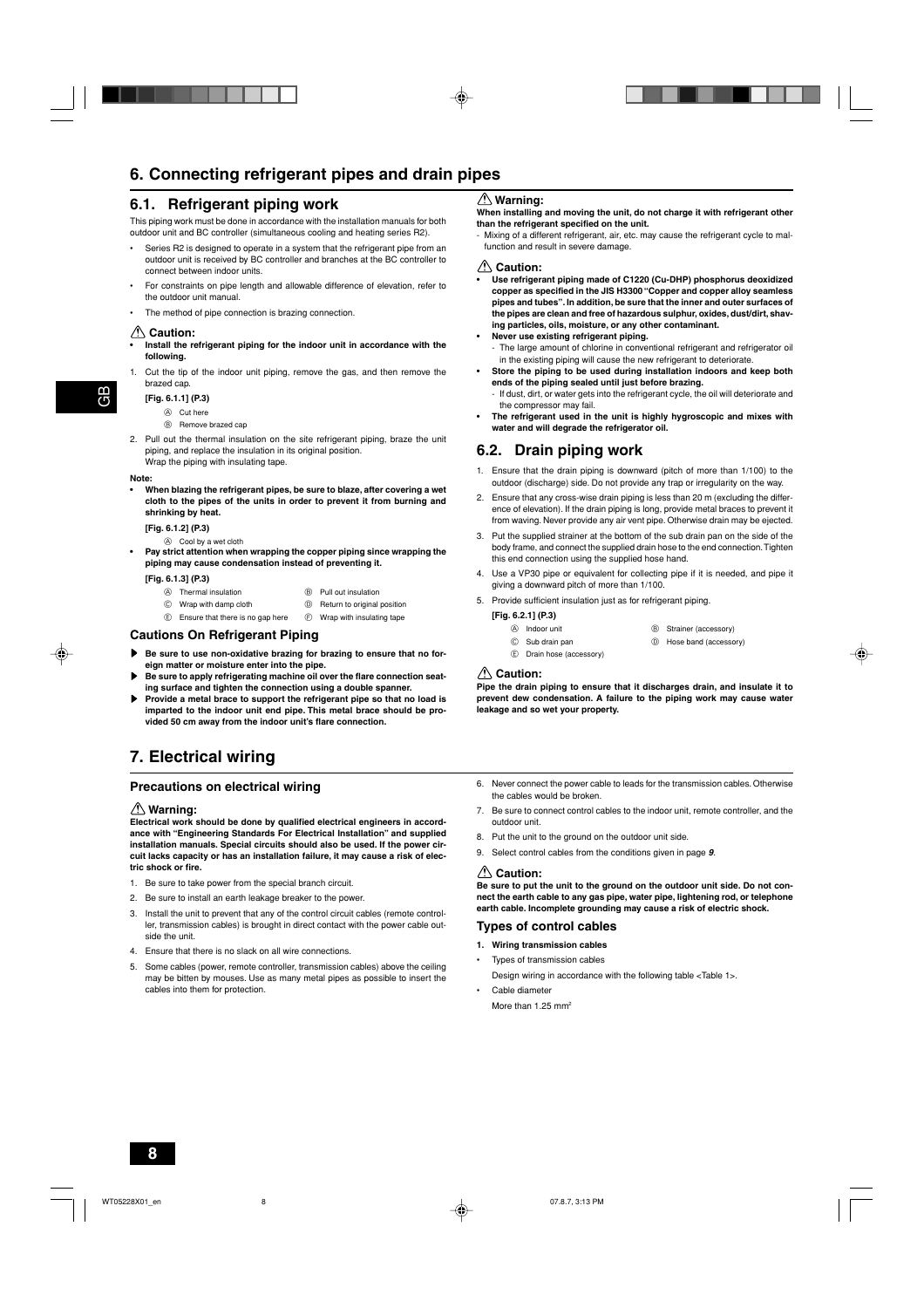| System configuration                     | For a single-refrigerant system                                                   |                                                                                                                                                                                                                                            |                 | For a multi-refrigerant system |
|------------------------------------------|-----------------------------------------------------------------------------------|--------------------------------------------------------------------------------------------------------------------------------------------------------------------------------------------------------------------------------------------|-----------------|--------------------------------|
| Transmission cable length                | Less than 120 m                                                                   |                                                                                                                                                                                                                                            | More than 120 m | Regardless of length           |
| Facility example<br>(for noise judgment) | Residence or independent store<br>without noise                                   | Building, clinic, hospital or communications<br>station without noise supposedly generated<br>from inverter equipment, private power gen-<br>erator, high-frequency medical equipment,<br>radio-used communications equipment and<br>so on |                 | All facilities                 |
| Types of transmission<br>cables          | VCTF, VCTFK, CVV, CVS, VVR,<br>VVF, VCT or shielding wire<br><b>CVVS or CPEVS</b> | Shielding wire CVVS or CPEVS                                                                                                                                                                                                               |                 |                                |
| Length                                   | Less than 120 m                                                                   |                                                                                                                                                                                                                                            |                 | Less than 200 m                |

### **2. Remote controller cables**

|                 | MA remote controller                   | M-NET remote controller                                                                                                                                       |  |
|-----------------|----------------------------------------|---------------------------------------------------------------------------------------------------------------------------------------------------------------|--|
| Types of cables | Sheathed 2-core cable (unshielded) CVV | Sheathed 2-core cable (unshielded) CVV                                                                                                                        |  |
| Cable diameter  | $10.3$ to 1.25 mm <sup>2</sup>         | 0.3 to 1.25 mm <sup>2</sup>                                                                                                                                   |  |
| Length          | Less than 200 m                        | Add any portion in excess of 10 m to within the longest allowable trans-<br>mission cable length 200 m (Shielding portion is more than 1.25 mm <sup>2</sup> ) |  |

## **7.1. Power supply wiring**

- Power supply cords of appliances shall not be lighter than design 245 IEC 57 or 227 IEC 57.
- A switch with at least 3 mm contact separation in each pole shall be provided by the Air conditioner installation.

#### **Power cable size: more than 1.5 mm2**

#### **[Fig. 7.1.1] (P.3)**

- (A) Switch 16 A B Overcurrent protection 16 A
- C Indoor unit
- D Total operating current be less than 16 A
- E Pull box

#### **[Selecting non-fuse breaker (NF) or earth leakage breaker (NV)]**

To select NF or NV instead of a combination of Class B fuse with switch, use the following:

In the case of Class B fuse rated 15 A or 20 A **NF model name (MITSUBISHI): NF30-CS (15 A) (20 A) NV model name (MITSUBISHI): NV30-CA (15 A) (20 A)**

Use an earth leakage breaker with a sensitivity of less than 30 mA 0.1 s.

#### **Caution:**

**Do not use anything other than the correct capacity breaker and fuse. Using fuse, wire or copper wire with too large capacity may cause a risk of malfunction or fire.**

# **7.2. Connecting remote controller, indoor and outdoor transmission cables**

(Remote controller is optionally available.)

- Connect indoor unit TB5 and outdoor unit TB3. (Non-polarized 2-wire) The "S" on indoor unit TB5 is a shielding wire connection. For specifications about the connecting cables, refer to the outdoor unit installation manual.
- Install a remote controller following the manual supplied with the remote controller.
- Connect the "1" and "2" on indoor unit TB15 to a MA remote controller. (Nonpolarized 2-wire)
- Connect the "M1" and "M2" on indoor unit TB5 to a M-NET remote controller. (Non-polarized 2-wire)
- Connect the remote controller's transmission cable within 10 m using a 0.75 mm2 core cable. If the distance is more than 10 m, use a 1.25 mm2 junction cable.

### **[Fig. 7.2.1] (P.4) MA Remote controller**

### **[Fig. 7.2.2] (P.4) M-NET Remote controller**

- A Terminal block for indoor transmission cable
- B Terminal block for outdoor transmission cable
- C Remote controller
- DC 9 to 13 V between 1 and 2 (MA remote controller)
- DC 24 to 30 V between M1 and M2 (M-NET remote controller)

### **[Fig. 7.2.3] (P.4) MA Remote controller**

#### **[Fig. 7.2.4] (P.4) M-NET Remote controller**

|  | 4 Non-polarized |  | (B) TB15 |
|--|-----------------|--|----------|
|--|-----------------|--|----------|

- C Remote Controller D TB5
- The MA remote controller and the M-NET remote controller cannot be used at the same time or interchangeably.

#### **Note:**

**Ensure that the wiring is not pinched when fitting the terminal box cover. Pinching the wiring may cut it.**

#### **Caution:**

**Install wiring so that it is not tight and under tension. Wiring under tension may break, or overheat and burn.**

- Fix power source wiring to control box by using buffer bushing for tensile force. (PG connection or the like.) Connect transmission wiring to transmission terminal block through the knockout hole of control box using ordinary bushing.
- After wiring is complete, make sure again that there is no slack on the connections, and attach the cover onto the control box in the reverse order removal.

#### *A* Caution:

**Wire the power supply so that no tension is imparted. Otherwise disconnection, heating or fire result.**

#### **Note:**

Put the transmission cable earth via the outdoor unit's earth terminal  $\bigoplus$  to **the ground.**

#### **[Constraints on transmission cable]**

#### **[Fig. 7.2.5] (P.4)**

|  | (G) Outdoor unit |  | H Earth |
|--|------------------|--|---------|
|--|------------------|--|---------|

- (i) Indoor unit  $\qquad \qquad \textcircled{1}$  Remote controller
- $R$  Non-polarized 2-wire

# **7.3. Connecting electrical wires**

(Ensure that there is no slack on terminal screws.) Make sure that the model name in the operation manual attached to the control box cover is the same as that on the rating plate.

- 1. Remove the screw (2pcs) holding the cover to dismount the cover.
- 2. Open knockout holes.
- (Recommend to use a screwdriver or the like for this work.)

#### **[Fig. 7.3.1] (P.4)**

- **A** Control box **B** Cover
- C Screw D Knockout hole
- E Remove
- 3. Fix power source wiring to control box by using buffer bushing for tensile force. (PG connection or the like.) Connect transmission wiring to transmission terminal block through the knockout hole of control box using ordinary bushing.

#### **[Fig. 7.3.2] (P.4)**

- A Use PG bushing to keep the weight of the cable and external force from being applied to the power supply terminal connector. Use a cable tie to secure the cable.
- **B** Power source wiring C Tensile force
- D Use ordinary bushing E Transmission wiring
- 4. Connect the power source, Earth, transmission and remote controller wiring.

### **[Fig. 7.3.3] (P.4)**

- A Power source terminal block B Terminal block for indoor transmission
- C Terminal block for remote controller  $\circledD$  To 1-phase power source
- E Transmission line DC 30 V
- F Terminal block for outdoor transmission line (TB3)
- G Transmission line to the remote controller, terminal block for indoor unit and BC controller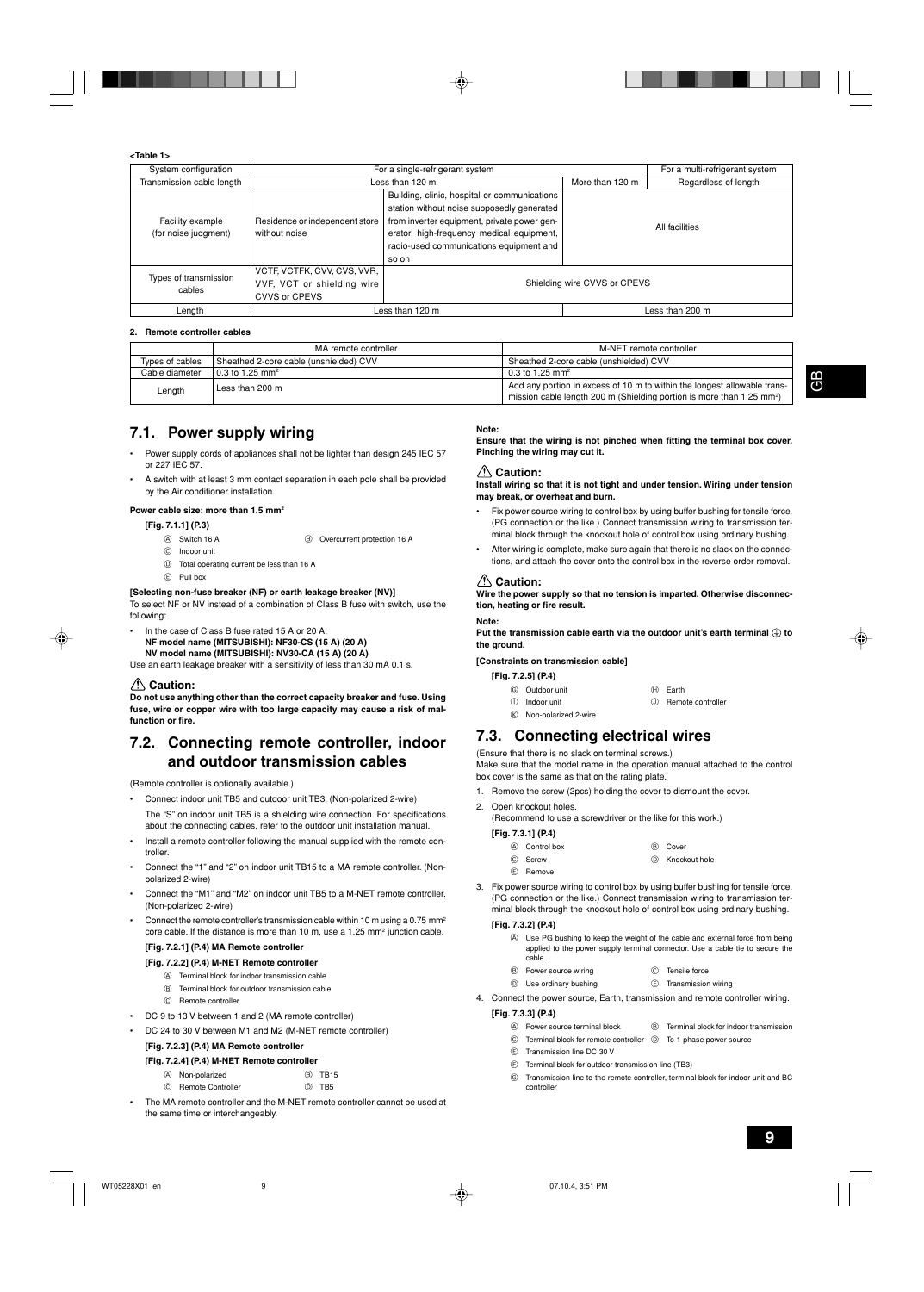### **[Shield wire connection]**

### **[Fig. 7.3.4] (P.4)**

- A Terminal block B Round terminal
	-
	- C Shield wire
	- D The earth wire from two cables are connected together to the S terminal. (Deadend connection)
	- E Insulation tape (To keep the earth wire of the shielded cable from coming in contact with the transmission terminal)
- 5. After wiring is complete, make sure again that there is no slack on the connections, and attach the cover onto the terminal block box in the reverse order of removal.

#### **Notes:**

- **Do not pinch the cables or wires when attaching the terminal block box cover. Doing so may cause a risk of disconnection.**
- When accommodating the terminal block box, make sure that the con**nectors on the box side are not removed. If removed, it cannot operate normally.**

## **Caution:**

**Fix the electrical wires at site using clamps.**

### **Caution:**

**Wire the power supply so that no tension is imparted. Otherwise disconnection, heating or fire may result.**

# **7.4. Selecting the external static pressure**

As the factory setting is for use under an external static pressure of 20 Pa, no switch operation is needed when using under the standard condition.

| External static pressure | Switch operation                                                            |
|--------------------------|-----------------------------------------------------------------------------|
| 20 Pa                    | オブ<br>3<br>②<br>ショ<br>2<br>標準<br>O<br>SWC<br><b>SWA</b>                     |
| 40 Pa                    | オプ<br>3<br><b>②</b> ショ<br>2<br>①犟<br><b>SWC</b><br><b>SWA</b>               |
| 60 Pa                    | オプ<br>3<br>(2)ショ<br>$\overline{2}$<br>標準<br>(1)<br><b>SWC</b><br><b>SWA</b> |

**[Fig. 7.4.1] (P.4)**

#### <Address board>

## **7.5. Setting addresses**

(Be sure to operate with the main power turned OFF.)

#### **[Fig. 7.4.1] (P.4)**

<Address board>

- There are two types of rotary switch setting available: setting addresses 1 to 9 and over 10, and setting branch numbers.
	- 1 How to set addresses
	- Example: If Address is "3", remain SW12 (for over 10) at "0", and match SW11(for 1 to 9) with "3".
	- 2 How to set branch numbers SW14 (Series R2 only) The branch number assigned to each indoor unit is the port number of the BC controller to which the indoor unit is connected. Leave it to "0" on the non-R2 series of units.
- The rotary switches are all set to "0" when shipped from the factory. These switches can be used to set unit addresses and branch numbers at will.
- The determination of indoor unit addresses varies with the system at site. Set them referring to the Data Book.

## **7.6. Sensing room temperature with the built-in sensor in a remote controller**

If you want to sense room temperature with the built-in sensor in a remote controller, set SW1-1 on the control board to "ON". The setting of SW1-7 and SW1-8 as necessary also makes it possible to adjust the air flow at a time when the heating thermometer is OFF.

 $\overline{6}$